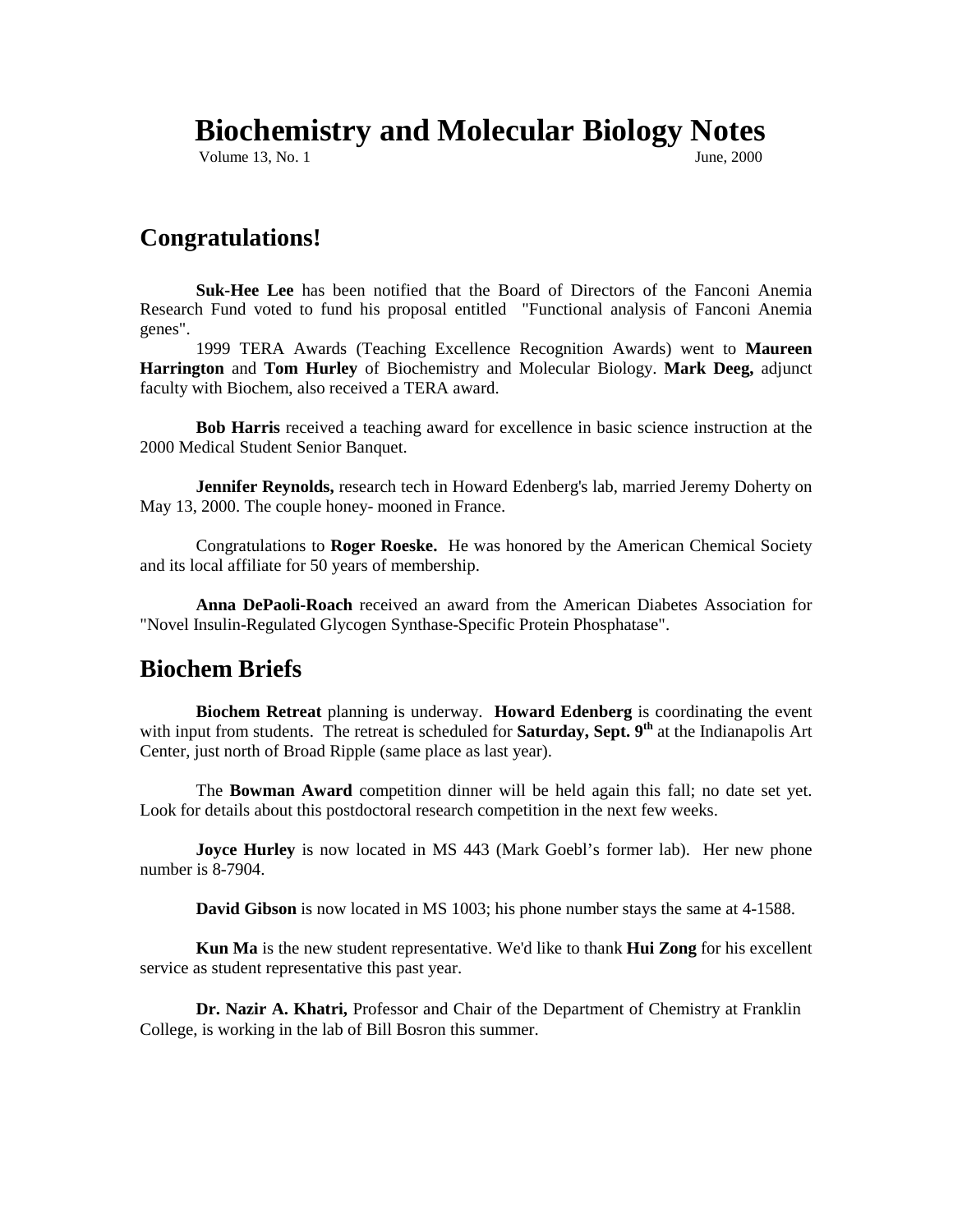**Ed Harper** is retiring effective June 30, 2000. Please join us at the reception in his honor to be held **Wednesday, June 21, 2000 at 3:30p.m.** on the fourth floor atrium outside the Biochem office.

**Melody A. Gongwer, M.D.,** former graduate student in Biochemistry, graduated in June 1999 from the career training program in child and adolescent psychiatry at the Karl Menninger School of Psychiatry and Mental Health Sciences in Topeka, Kansas. She was named a Seeley Fellow. Melody plans to join the Center for Behavioral Health in Bloomington, Ind. She earned her MS, MD and Ph.D. degrees from IU.

#### **June Birthdays:**

- **6/4 Melissa Limp-Foster**
- **6/8 Peter Roach**
- **6/14 Yonghao Hou**
- **6/20 Joel Yalowitz**
- **6/23 Jack Arthur**

#### **June Seminars**

**6/5 Dr. David Franklin,** Assistant Professor, Dept. of Biological Sciences, Purdue University, W. Lafayette, IN; "Tissue-specific tumor suppression and multiple endocrine neoplasia in CDKI knockout mice"

# **Fall courses added**

**B841 Methods in Protein Chemistry,** 3 credit hours, will be offered this fall. Course director is Bill Bosron. The class will be on Fridays from 3 to 4 p.m. and the lab will be on Wednesdays from 3 to 7 p.m. Enrollment is limited.

Announcing a new course: G805 **Diabetes and Obesity,** 3 credit hours, Mondays and Wednesdays, 9 to 10:30 a.m. Course is co- directed by Bob Harris and Bob Considine.

## **New Faces in Biochemistry**

- ! **Stephanie Meares**, Timm lab, summer student
- **Erin Rees**, Hurley lab, summer student
- ! **Clark Boccone**, Walsh lab, med student for the summer
- □ **Megan Mareuccilli**, Harrington lab, summer student
- □ **Holly Miller**, Harrington lab, summer student
- ! **Michael Eaves**, Timm lab, work-study
- ! **Christina Page**, BBF, Research Technician
- □ **Rui-Zheng Chen** is a new lab assistant in the Quilliam lab.

## **Recent Publications**